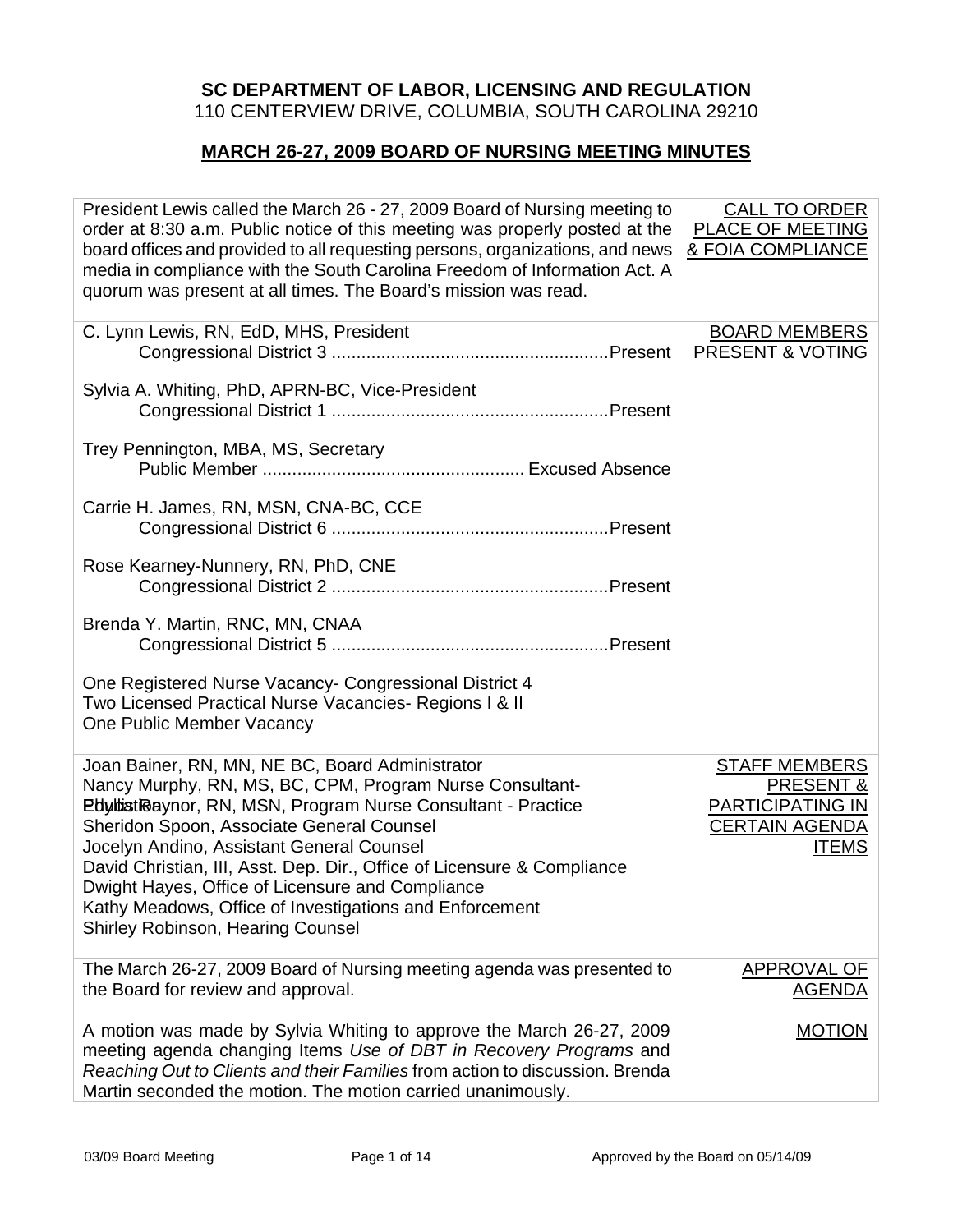| The following informational items were presented on the Consent Agenda for<br>Board for approval.                                                                                                                                                                                                                                                                                                                                                                                                                                                                                                                                              | APPROVAL OF<br><b>CONSENT AGENDA</b>                                |
|------------------------------------------------------------------------------------------------------------------------------------------------------------------------------------------------------------------------------------------------------------------------------------------------------------------------------------------------------------------------------------------------------------------------------------------------------------------------------------------------------------------------------------------------------------------------------------------------------------------------------------------------|---------------------------------------------------------------------|
| NCLEX RN and PN Summary Statistics for 2008<br>Schools with Deficient NCLEX Pass Rate for Test Year 2008<br>H3499- Nursing Hours<br>$\blacksquare$                                                                                                                                                                                                                                                                                                                                                                                                                                                                                             |                                                                     |
| Board of Medical Examiners Letter to Dept. of Juvenile Justice - APRN<br>$\blacksquare$<br>Request to Exception to 45 Minute Rule                                                                                                                                                                                                                                                                                                                                                                                                                                                                                                              |                                                                     |
| A motion was made by Rose Kearney-Nunnery to approve the Consent<br>agenda with the removal of Schools with Deficient NCLEX Pass Rate for<br>Test Year 2008. Sylvia Whiting seconded the motion. The motion carried<br>unanimously.                                                                                                                                                                                                                                                                                                                                                                                                            | <b>MOTION</b>                                                       |
| The minutes for the November 20, 2008 and January 29, 2009 Board of<br>Nursing meetings were presented for Board review and approval.                                                                                                                                                                                                                                                                                                                                                                                                                                                                                                          | APPROVAL OF<br><b>MINUTES</b>                                       |
| A motion was made by Rose Kearney-Nunnery to approve of the November<br>20, 2008 and January 29, 2009 Board of Nursing Meeting Minutes with<br>corrections. Sylvia Whiting seconded the motion. The motion carried<br>unanimously.                                                                                                                                                                                                                                                                                                                                                                                                             | <b>MOTION</b>                                                       |
| The Board welcomed Kathy Apple, MS, RN, CAE, Chief Executive Officer<br>and Nancy Chornick, PhD, RN, CAE, Director, Practice and Nursing<br>Regulation of the National Council of State Boards of Nursing (NCSBN).                                                                                                                                                                                                                                                                                                                                                                                                                             | <b>NATIONAL COUNCIL</b><br>OF STATE BOARDS<br>OF NURSING<br>(NCSBN) |
| Ms. Apple explained that NCSBN is composed of member boards of nursing<br>and provides leadership to advance regulatory excellence for public<br>protection. She gave a brief history of NCSBN which was established in 1978<br>with two important concepts 1) boards coming together to act and 2) counsel<br>together and lessening the burdens of state government. She noted that<br>South Carolina has been very active in NCSBN with Dr. Kearney-Nunnery<br>serving on the Board of Directors as well as present and past staff members<br>serving on various committees.                                                                |                                                                     |
| Ms. Apple spoke to the South Carolina State University students in<br>attendance as part of a nurse leadership class about the importance of<br>regulation and the NCLEX <sup>®</sup> . Ms. Apple and Dr. Chornick also spoke about<br>the Nursys <sup>®</sup> license verification system which helps boards share information<br>on licensure and discipline. Nursys <sup>®</sup> verification by employers and the public<br>will now be free of charge for the participating states. Due to an increase in<br>fraud, a new system called Falsified Information Tracking System (FITS) was<br>recently developed and is free to all boards. |                                                                     |
| <b>Leadership Succession</b><br>Dr. Chornick encouraged staff and board members to stay involved or to get<br>involved on the NCSBN committees as well as on the board of directors and<br>to encourage those who have not participated to become involved.                                                                                                                                                                                                                                                                                                                                                                                    |                                                                     |
| 10 Year Transition Plan for ADN to BSN                                                                                                                                                                                                                                                                                                                                                                                                                                                                                                                                                                                                         |                                                                     |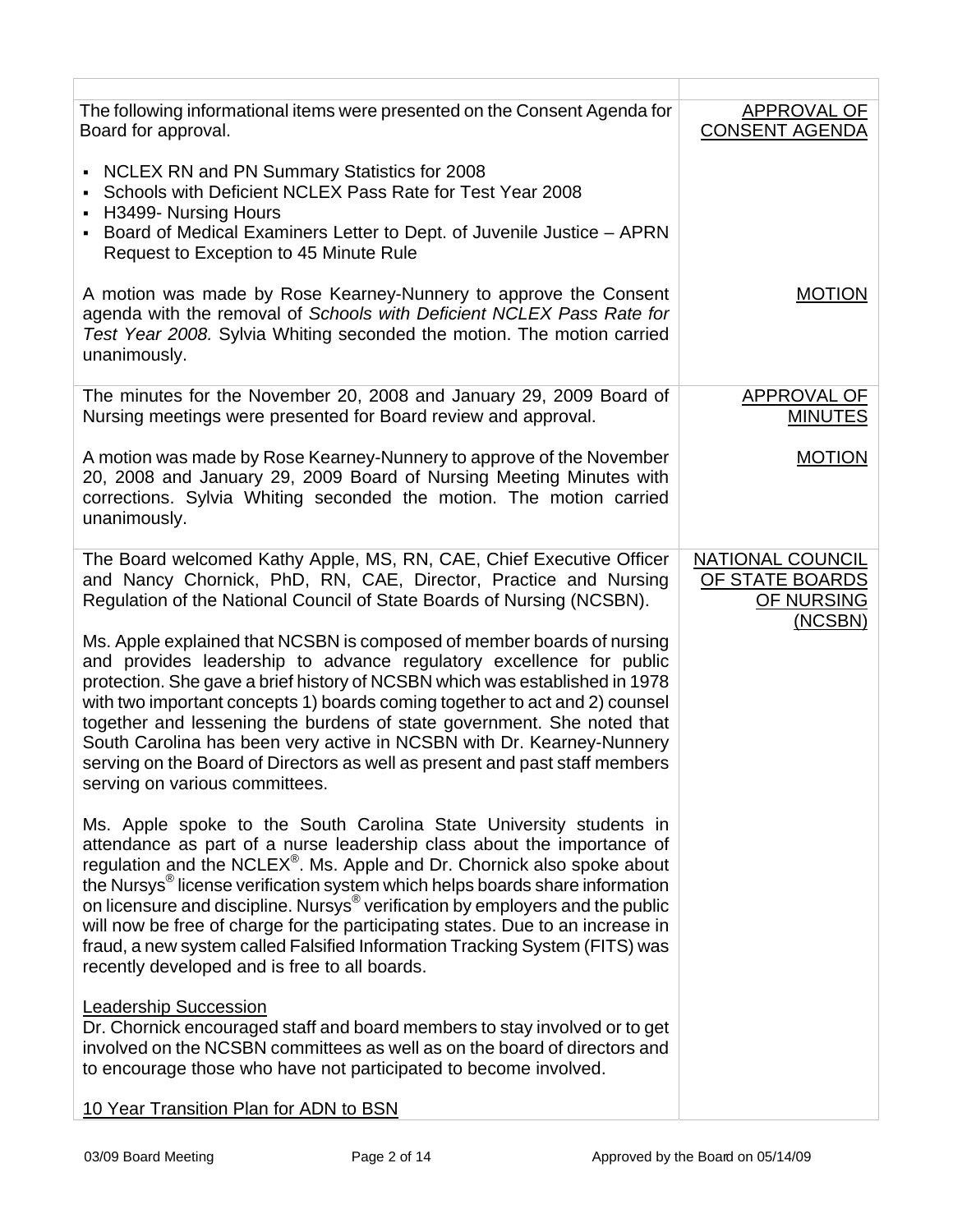| This issue was taken up in response to research by Linda Aiken which<br>concluded that more education equates to safer practice. The worldwide<br>education standard is moving toward baccalaureate in science (BSN) degree<br>for nursing. The question is how to move toward that standard. Currently, two<br>thirds of the United States nurses are associate degree prepared (ADN)<br>nurses. One option would require ADN prepared nurses obtain their BSN<br>degree within ten years of licensure. The question arose as to what happens<br>at the end of the ten years if the nurse has not obtained the BSN. Discussion<br>included but was not limited to: raising general education courses in ADN<br>programs to a level that would easily transfer to BSN, Colleagues in Caring<br>articulation model, employer requirement for BSN nurses, employers giving<br>incentives to obtain a higher level education, encouraging students entering<br>into ADN programs to use it as a step toward their BSN, and counseling<br>students in future education goals. |                                           |
|---------------------------------------------------------------------------------------------------------------------------------------------------------------------------------------------------------------------------------------------------------------------------------------------------------------------------------------------------------------------------------------------------------------------------------------------------------------------------------------------------------------------------------------------------------------------------------------------------------------------------------------------------------------------------------------------------------------------------------------------------------------------------------------------------------------------------------------------------------------------------------------------------------------------------------------------------------------------------------------------------------------------------------------------------------------------------|-------------------------------------------|
| <b>NCLA Changes</b><br>Currently, there are 23 states in the Compact including South Carolina.<br>Missouri has legislation that is moving forward. Recent changes in the<br>Compact Rules are now being implemented throughout the Compact states.                                                                                                                                                                                                                                                                                                                                                                                                                                                                                                                                                                                                                                                                                                                                                                                                                        |                                           |
| <u> Medication Assistant – Certified (MA-C)</u><br>Dr. Chornick spoke about the Medication Assistant - Certified (MA-C).<br>Currently, 28 states have medication assistants. Seven states are piloting the<br>program and seven are proposing legislation. In 2005, NSCBN was asked to<br>develop a model curriculum. The model curriculum includes five segments<br>with 60 hours of didactic and 40 hours of clinical. One must first be a certified<br>nursing assistant before beginning the MA-C program. Dr. Chornick shared<br>model legislation with the Board administrator.                                                                                                                                                                                                                                                                                                                                                                                                                                                                                     |                                           |
| Dr. Lewis and Ms. Murphy attended the National Council of State Boards of<br>Nursing (NCSBN) Mid-Year Meeting. Dr. Lewis found the exercises with the<br>executive officers and presidents to be very informative. Effective and<br>deliberate communication between executive officers and presidents was<br>encouraged. Ms. Murphy shared her documentation and information from the<br>Mid-Year meeting with the Board.                                                                                                                                                                                                                                                                                                                                                                                                                                                                                                                                                                                                                                                | <b>NCSBN MID-YEAR</b><br><b>MEETING</b>   |
| The Board discussed possible dates for its 2009 Strategic Planning Retreat.<br>The 2009 Strategic Planning Retreat will be held on May 15, 2009, the<br>second day of the May Board meeting. The Board considered possible<br>agenda items which included but were not limited to baccalaureate nursing<br>degree to doctoral degree, NCSBN Mission, Vision and Values, Chemical<br>Dependency Committee Update, and Dialectical Behavioral Therapy (DBT)<br>research.                                                                                                                                                                                                                                                                                                                                                                                                                                                                                                                                                                                                    | <b>BOARD OF NURSING</b><br><b>RETREAT</b> |
| <b>Minutes</b><br>The Board reviewed the minutes of the October 2008 Advisory Committee on                                                                                                                                                                                                                                                                                                                                                                                                                                                                                                                                                                                                                                                                                                                                                                                                                                                                                                                                                                                | <b>ADVISORY</b><br><b>COMMITTEE ON</b>    |
| <b>Nursing Meeting Minutes.</b><br>A motion was made by Rose Kearney-Nunnery to accept the October 2008                                                                                                                                                                                                                                                                                                                                                                                                                                                                                                                                                                                                                                                                                                                                                                                                                                                                                                                                                                   | <b>NURSING</b><br><b>MOTION</b>           |
| Advisory Committee on Nursing Meeting Minutes as presented. Sylvia<br>Whiting seconded the motion. The motion carried unanimously.                                                                                                                                                                                                                                                                                                                                                                                                                                                                                                                                                                                                                                                                                                                                                                                                                                                                                                                                        |                                           |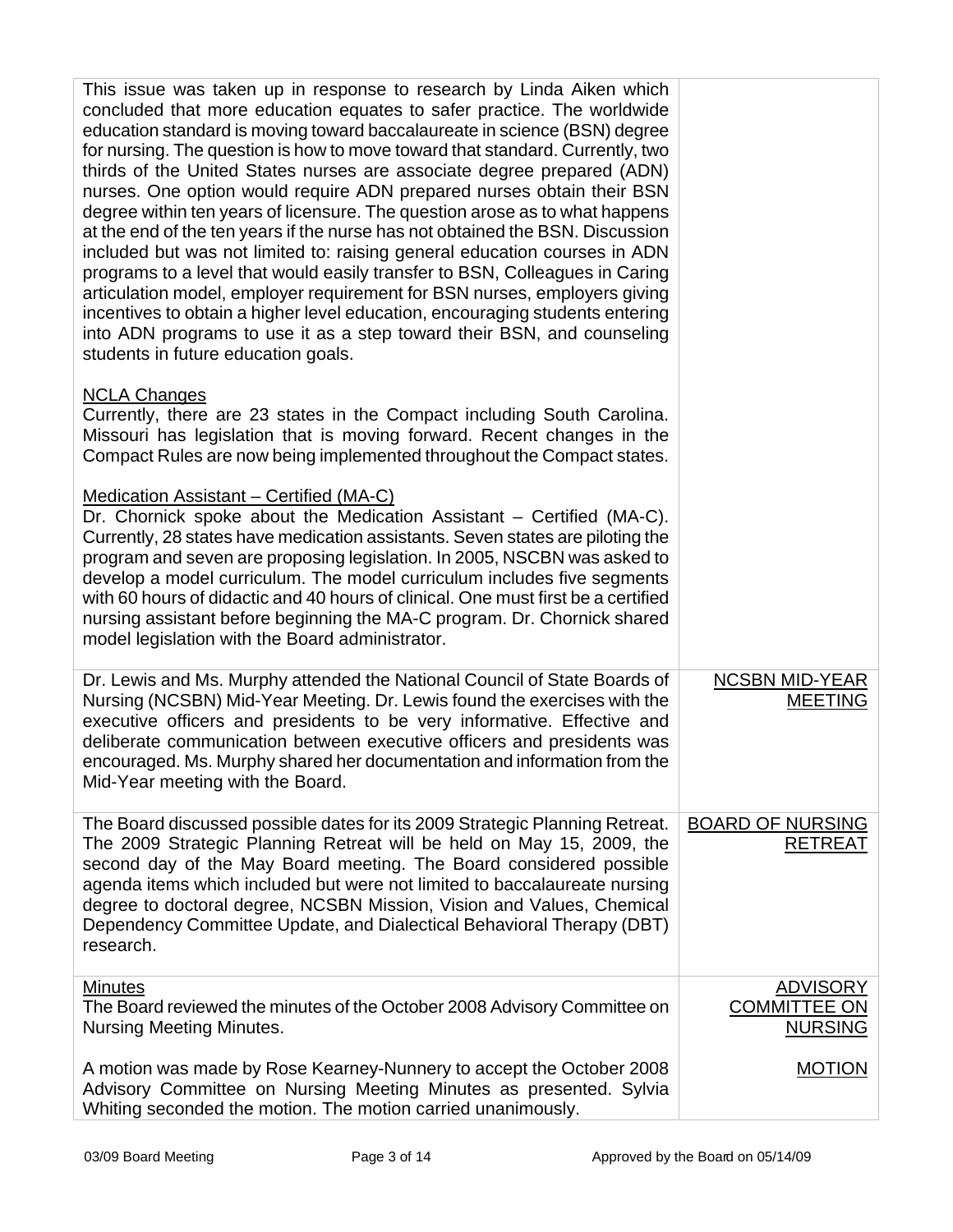| The Board reviewed the minutes of the December 2008 Advisory Committee<br>on Nursing Meeting Minutes. Rose Kearney-Nunnery recused herself due to<br>employment with a school appearing at that meeting.                                                                                                                                                                                                                                                                                                                                                                                                                                                                                                                                                                                                                                                                                                                                                                                                                                                                     |                                                                                                                         |
|------------------------------------------------------------------------------------------------------------------------------------------------------------------------------------------------------------------------------------------------------------------------------------------------------------------------------------------------------------------------------------------------------------------------------------------------------------------------------------------------------------------------------------------------------------------------------------------------------------------------------------------------------------------------------------------------------------------------------------------------------------------------------------------------------------------------------------------------------------------------------------------------------------------------------------------------------------------------------------------------------------------------------------------------------------------------------|-------------------------------------------------------------------------------------------------------------------------|
| A motion was made by Sylvia Whiting to accept the December 2008 Advisory<br>Committee on Nursing Meeting Minutes as presented. Carrie Houser James<br>seconded the motion. The motion carried unanimously.                                                                                                                                                                                                                                                                                                                                                                                                                                                                                                                                                                                                                                                                                                                                                                                                                                                                   | <b>MOTION</b>                                                                                                           |
| Sylvia Whiting provided the Board with a copy of a veterinarian's<br>advertisement from her area and explained a personal situation where<br>veterinary staff referred to themselves as "nurses". The advertisement states<br>"Our technicians are the nurses of our profession." Nurse is used in the<br>Veterinary Practice Act. Dr. Whiting is opposed to the use of the title "nurse"<br>in this setting and is concerned that two boards within the Department of<br>Labor, Licensing and Regulation have conflict in their practice acts. Dr. Lewis<br>explained that because of her position, she manages a veterinary technician<br>program at her school. She explained that this came to the attention of the<br>American Nurses Association in 2001. The American Veterinary Medical<br>Association has distanced itself from the title. These concerns in no way are<br>meant to devalue the important services of veterinary technicians.                                                                                                                       | TITLE OF NURSE IN<br><b>VETERINARY</b><br><b>REGULATIONS</b>                                                            |
| Later in the meeting, Mr. Spoon acknowledged that the title "nurse" is<br>protected in the Nurse Practice Act and that the use of this title in the<br>Veterinarian's Practice Act is a conflict. He does not feel that the Board of<br>Veterinary Medical Examiners would disagree. They were probably not<br>aware of the protection of this title. One option would be to statutorily change<br>the Veterinarian's Practice Act. This option comes with the usual problems of<br>other changes being added to legislation when opening a practice act. The<br>Veterinarian's Practice Act was amended during the same legislative session<br>the Nurse Practice Act.                                                                                                                                                                                                                                                                                                                                                                                                      |                                                                                                                         |
| A motion was made by Sylvia Whiting to recommend that the Board of<br>Veterinary Medical Examiners look at their practice act language that is in<br>conflict with the Nurse Practice Act. Rose Kearney-Nunnery seconded the<br>motion. The motion carried unanimously.                                                                                                                                                                                                                                                                                                                                                                                                                                                                                                                                                                                                                                                                                                                                                                                                      | <b>MOTION</b>                                                                                                           |
| Sylvia Whiting reported that at a recent Recovering Professional Program<br>(RPP) Advisory Committee meeting representatives from another<br>professional association with a program similar to the S.C. Nurses<br>Association (SCNA) Peer Assistance Program in Nursing (PAPIN) expressed<br>concern that they did not know that one of their professionals had been<br>sanctioned and therefore were unable to contact them to offer support to<br>them, their families and staffs. Dr. Whiting noted that due to the larger<br>number of licensees, there are more nurses in the RPP than other licensees.<br>Because of the larger numbers, the same expanded support cannot be given<br>to nurses. The number of PAPIN groups has decreased over the years.<br>Some nurses have difficulty in attending to PAPIN groups due to the<br>distance. Dr. Whiting has been in contact with Judy Thompson, Executive<br>Director, SCNA as well as Peggy Dulaney, Chair of the SCNA Psychiatric-<br>Mental Health Chapter. Dr. Whiting hopes that the Psychiatric-Mental Health | <b>REACHING OUT TO</b><br><b>RECOVERY CLIENTS</b><br>& THEIR FAMILIES /<br><b>BOARD LIAISON TO</b><br><b>RPP REPORT</b> |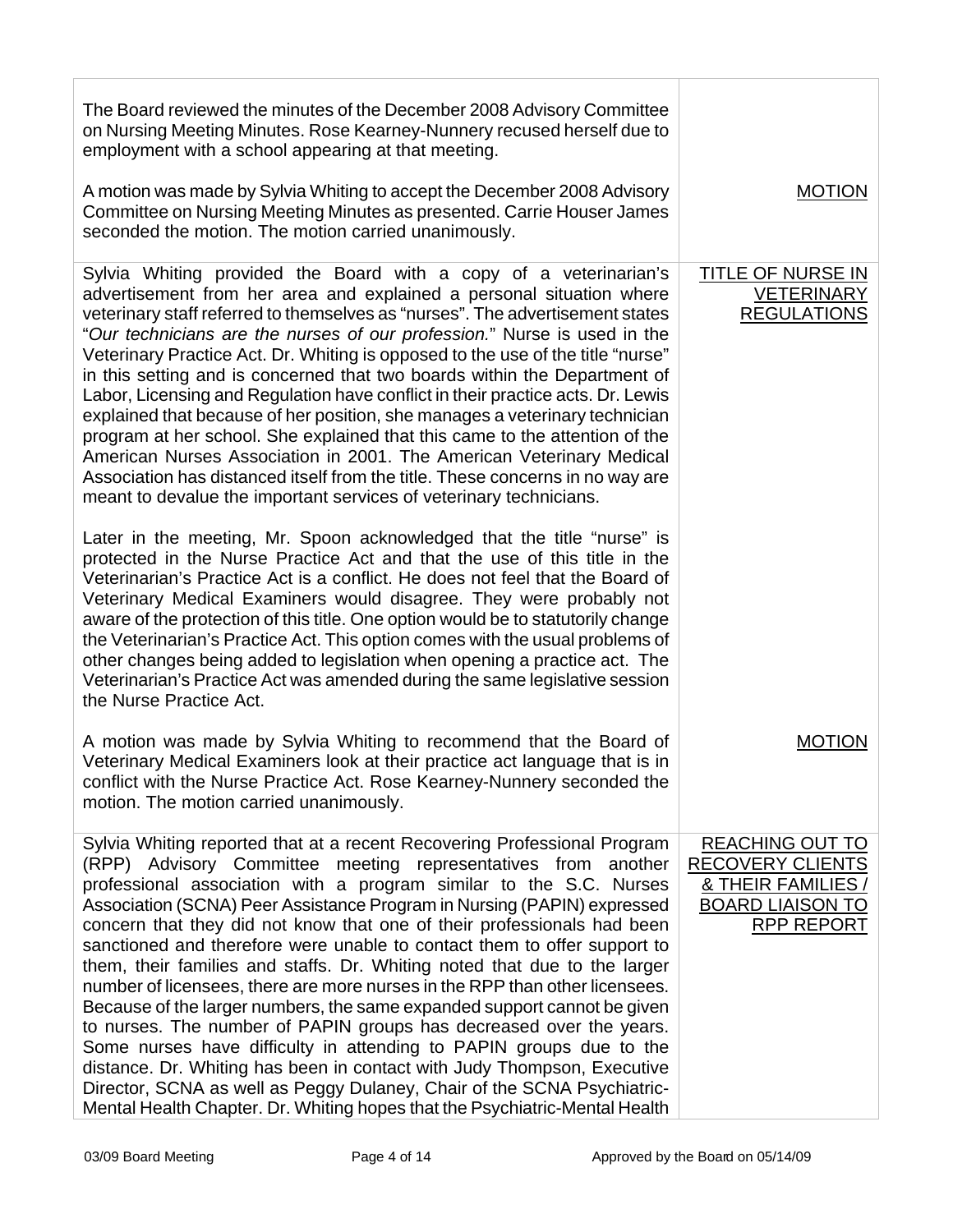| Chapter could assist with this problem. Ms. Dulaney told Dr. Whiting that this<br>issue will be discussed at an upcoming meeting. The SCNA Psychiatric-<br>Mental Health Chapter Executive Committee will be contacting Kathy<br>Pearson who represents SCNA on the RPP Advisory Committee. Judy<br>Thompson expressed concern and noted that the PAPIN groups are run by<br>volunteers which are hard to find. She anticipates a meeting at the end of<br>April. Dr. Whiting hopes these Psychiatric-Mental Health Chapters can<br>provide education. Ms. Bainer is currently serving on the NCSBN Chemical<br>Dependency Committee. She noted that their research showed the<br>importance of family in recovery.                                                                                                                                                                                                                                                                                                                                                                                                                                                                      |                                                             |
|------------------------------------------------------------------------------------------------------------------------------------------------------------------------------------------------------------------------------------------------------------------------------------------------------------------------------------------------------------------------------------------------------------------------------------------------------------------------------------------------------------------------------------------------------------------------------------------------------------------------------------------------------------------------------------------------------------------------------------------------------------------------------------------------------------------------------------------------------------------------------------------------------------------------------------------------------------------------------------------------------------------------------------------------------------------------------------------------------------------------------------------------------------------------------------------|-------------------------------------------------------------|
| The Board reviewed the Disciplinary Review Committee (DRC) Meeting<br>Minutes from February 12, 2009.                                                                                                                                                                                                                                                                                                                                                                                                                                                                                                                                                                                                                                                                                                                                                                                                                                                                                                                                                                                                                                                                                    | DRC MINUTES &<br><b>REPORT</b>                              |
| A motion was made by Rose Kearney-Nunnery made to approve the<br>February 12, 2009 Disciplinary Review Committee (DRC) Meeting Minutes<br>as presented. Carrie Houser James seconded the motion. The motion<br>carried unanimously.                                                                                                                                                                                                                                                                                                                                                                                                                                                                                                                                                                                                                                                                                                                                                                                                                                                                                                                                                      | <b>MOTION</b>                                               |
| Ms. Bainer reported that she had spoken with the Department of Labor,<br>Licensing and Regulation-Office of Communications and Governmental<br>Affairs about possibility of developing a compact disk commemorating the<br>Celebration of 100 Years of Nursing Regulation in South Carolina. Their<br>department cannot take on a project of this size at this time. Their<br>suggestion was to possibly utilize Education Television (ETV); however, the<br>cost for the project is estimated at \$10,000 which is not fiscally feasible at<br>this time. Ms. Apple stated that the National Council of State Boards of<br>Nursing (NCSBN) resource fund could provide some funding. Discussion<br>included but was not limited to: possibility of a graduate student taking on as<br>a project, working with the USC College of Communications, working with<br>S.C. Nurses Association and nursing education programs to gather historical<br>information, potential conflict in acceptance of outside funds, possible<br>involvement of the museum, interviewing current and past board members,<br>administrators and staff and formation of a Centennial Celebration<br>Committee. | <b>CELEBRATION FOR</b><br>100 YEARS OF<br><b>REGULATION</b> |
| A motion was made by Rose Kearney-Nunnery to ask the Advisory<br>Committee on Nursing (ACON) to form a Centennial Celebration Committee.<br>Brenda Martin seconded the motion. The motion carried unanimously.                                                                                                                                                                                                                                                                                                                                                                                                                                                                                                                                                                                                                                                                                                                                                                                                                                                                                                                                                                           | <b>MOTION</b>                                               |
| <b>Minutes</b><br>The Board reviewed the November 2008 Advanced Practice Committee<br>Meeting Minutes.                                                                                                                                                                                                                                                                                                                                                                                                                                                                                                                                                                                                                                                                                                                                                                                                                                                                                                                                                                                                                                                                                   | <b>ADVANCED</b><br><b>PRACTICE</b><br><b>COMMITTEE</b>      |
| A motion was made by Sylvia Whiting to accept the November 2008<br>Advanced Practice Committee Meeting Minutes with changes. Rose<br>Kearney-Nunnery seconded the motion. The motion carried unanimously.                                                                                                                                                                                                                                                                                                                                                                                                                                                                                                                                                                                                                                                                                                                                                                                                                                                                                                                                                                                | <b>MOTION</b>                                               |
| <b>Advisory Opinions</b><br>The Board reviewed new Advisory Opinion #54 "What is within the role and<br>scope of responsibility of the registered nurse (RN) in the administration of<br>an anesthetic regional block?" Discussion included but was not limited to:                                                                                                                                                                                                                                                                                                                                                                                                                                                                                                                                                                                                                                                                                                                                                                                                                                                                                                                      |                                                             |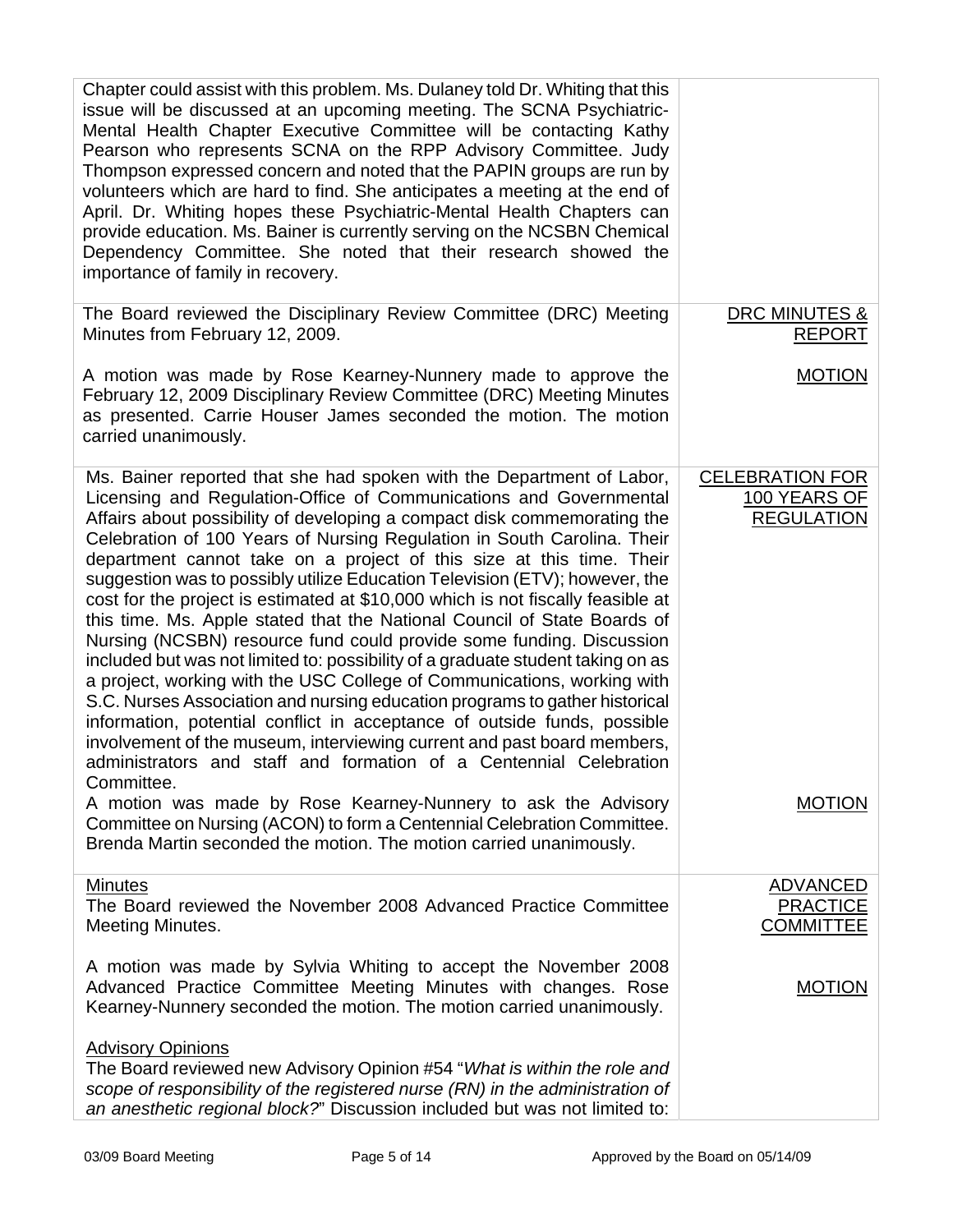| changing "should have completed Advanced Cardiac Life Support" to "must<br>have completed Advanced Cardiac Life Support," and changing terms such<br>as "crash cart" to more technical names.                                                                                                                                                                                                                                                                                                                                                                                                                                                                                                                                                                                                                                                                                                            |                                                              |
|----------------------------------------------------------------------------------------------------------------------------------------------------------------------------------------------------------------------------------------------------------------------------------------------------------------------------------------------------------------------------------------------------------------------------------------------------------------------------------------------------------------------------------------------------------------------------------------------------------------------------------------------------------------------------------------------------------------------------------------------------------------------------------------------------------------------------------------------------------------------------------------------------------|--------------------------------------------------------------|
| A motion was made by Rose Kearney-Nunnery to approve Advisory Opinion<br>#54 "What is within the role and scope of responsibility of the registered<br>nurse (RN) in the administration of an anesthetic regional block?" with<br>editorial changes. Sylvia Whiting seconded the motion. The motion carried<br>unanimously.                                                                                                                                                                                                                                                                                                                                                                                                                                                                                                                                                                              | <b>MOTION</b>                                                |
| <b>Recommendation Regarding Pharmacotherapeutics for APRNs</b><br>The<br>reviewed<br>changes<br>the<br>Position<br><b>Board</b><br>to<br><b>Statement</b><br>on.<br>Pharmacotherapeutics Education Required for Prescriptive Authority<br>Application recommended by the Advanced Practice Committee. Due to the<br>improvement in online education programs since adoption of this position<br>statement in July 2004 and the limited number of "live" pharmacotherapeutic<br>education programs, the Advanced Practice Committee recommends "2. A<br>maximum of fifteen percent (15%) of the total required pharmacotherpeutics<br>education may be obtained by approved correspondence, or audiotape or<br>journal courses. For initial applications, this is a limit of 6.75 hours, and for<br>renewal applications, a limit of three (3) contact hours." be removed from the<br>position statement. |                                                              |
| A motion was made by Rose Kearney-Nunnery to remove "2. A maximum of<br>fifteen percent (15%) of the total required pharmacotherapeutics education<br>may be obtained by approved correspondence, or audiotape or journal<br>courses. For initial applications, this is a limit of 6.75 hours, and for renewal<br>applications, a limit of three (3) contact hours." from the Position Statement<br>on Pharmacotherpeutics Education Required for Prescriptive Authority<br>Application. Sylvia Whiting seconded the motion. The motion carried<br>unanimously.                                                                                                                                                                                                                                                                                                                                          | <b>MOTION</b>                                                |
| <b>Minutes</b><br>The Board reviewed December 2008 Nursing Practice and Standards<br><b>Committee Meeting Minutes.</b>                                                                                                                                                                                                                                                                                                                                                                                                                                                                                                                                                                                                                                                                                                                                                                                   | <b>NURSING PRACTICE</b><br>AND STANDARDS<br><b>COMMITTEE</b> |
| A motion was made by Sylvia Whiting to accept the December 2008 Nursing<br>Practice and Standards Committee Meeting Minutes as presented. Rose<br>Kearney-Nunnery seconded the motion. The motion carried unanimously.                                                                                                                                                                                                                                                                                                                                                                                                                                                                                                                                                                                                                                                                                   | <b>MOTION</b>                                                |
| <b>Advisory Opinions</b><br>The Board also reviewed changes to Advisory Opinion 24 as well as the<br>review with no changes to Advisory Opinion 9b.                                                                                                                                                                                                                                                                                                                                                                                                                                                                                                                                                                                                                                                                                                                                                      |                                                              |
| A motion was made by Brenda Martin to approve revisions to Advisory<br>Opinion #24 "Is it within the role and scope of responsibility of the registered<br>nurse (RN) to insert the intraosseous infusion device, and administer fluids,<br>blood and blood products and medications to the pediatric patient?" Rose<br>Kearney-Nunnery seconded the motion. The motion carried unanimously.                                                                                                                                                                                                                                                                                                                                                                                                                                                                                                             | <b>MOTION</b>                                                |
| A motion was made by Sylvia Whiting to accept the Nursing Practice and                                                                                                                                                                                                                                                                                                                                                                                                                                                                                                                                                                                                                                                                                                                                                                                                                                   |                                                              |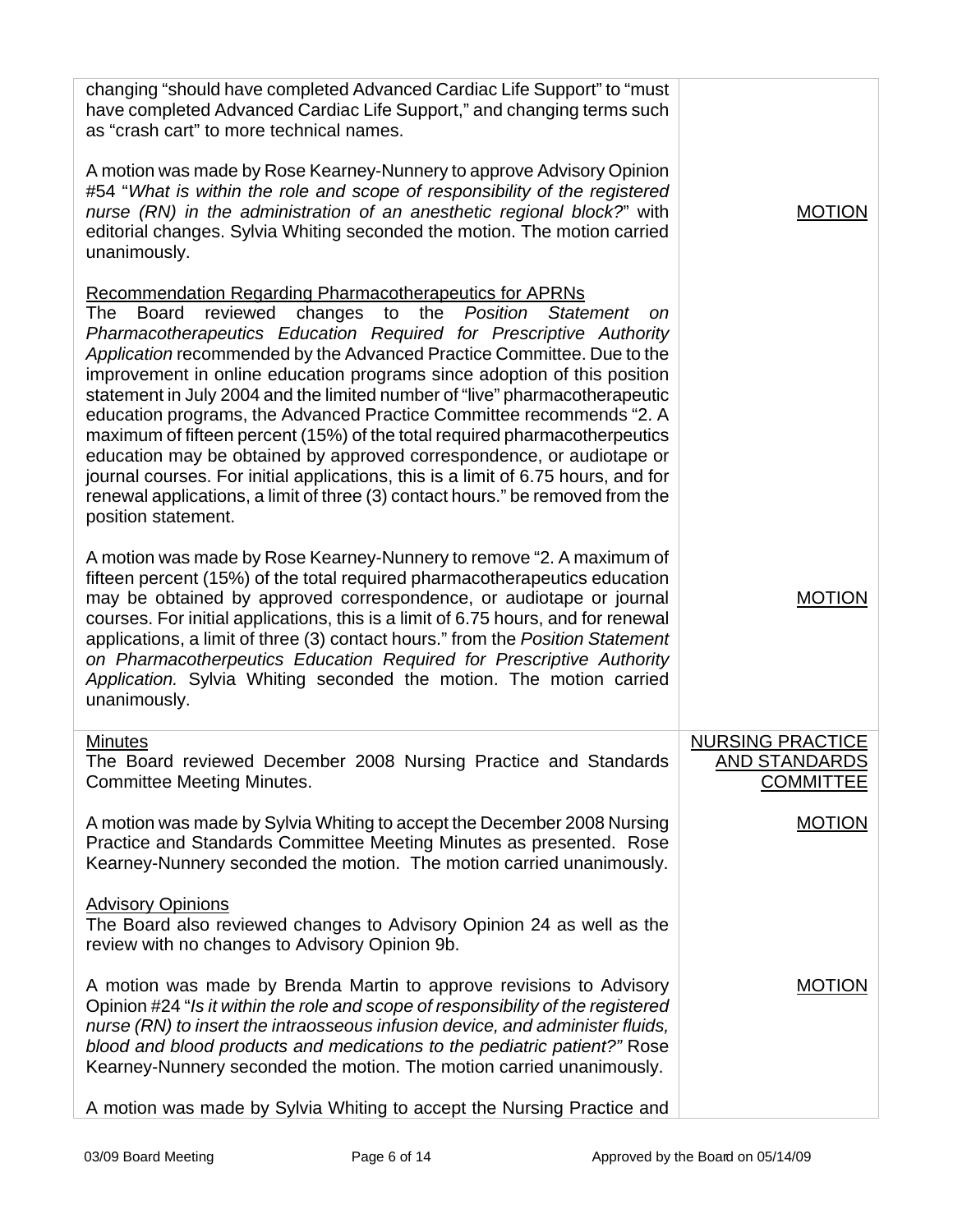| <b>MOTION</b>                                                           | Standards Committee review with no recommended changes to Advisory<br>Opinion 9b - "What is the scope of responsibility of the LPN in the<br>administration of peripheral and central intravenous therapies and<br>procedures?" Carrie Houser James seconded the motion. The motion<br>carried unanimously.                                                                                                                                                                                                                                                                                                                                                                                                                                                                                                                                                                         |
|-------------------------------------------------------------------------|-------------------------------------------------------------------------------------------------------------------------------------------------------------------------------------------------------------------------------------------------------------------------------------------------------------------------------------------------------------------------------------------------------------------------------------------------------------------------------------------------------------------------------------------------------------------------------------------------------------------------------------------------------------------------------------------------------------------------------------------------------------------------------------------------------------------------------------------------------------------------------------|
| <b>MOTION</b>                                                           | A motion was made by Sylvia Whiting to accept Advisory Opinion #46 - "Is it<br>within the role and scope of responsibilities of the registered nurse (RN) and<br>licensed practical nurse (LPN) to classify leg ulcers and/or stage pressure<br>ulcers? Carrie Houser James seconded the motion. The motion carried<br>unanimously.                                                                                                                                                                                                                                                                                                                                                                                                                                                                                                                                                 |
|                                                                         | It was noted that Board staff has received a number of nominations. Ms.<br>Raynor has contacted nominees to find out if they would be interested in<br>serving in a different position or on a different committee if that position had<br>already been filled or someone else was selected for the position for which<br>they were originally nominated. She has had great response.                                                                                                                                                                                                                                                                                                                                                                                                                                                                                               |
| <b>RECOVERING</b><br><b>PROFESSIONAL</b><br>PROGRAM REPORT<br>FOLLOW-UP | Richard Wilson and Frank Sheheen of the Recovering Professional Program<br>(RPP) appeared before the Board. They provided a follow up report from the<br>last Board meeting. Discussion included but was not limited to problems with<br>a particular center used for evaluations, RPP selecting providers, providers<br>assessment process, approved and unapproved providers, due to budget<br>constraints the approved provider booklet has not been reprinted, the most<br>up to date list of approved providers is on the Web site, change of database<br>for RPP which will be able to capture more of the data, 60% of clients are<br>opiate addicted, and opiate addictions have one of the highest relapse rates.                                                                                                                                                          |
| <b>MOTION</b>                                                           | Mr. Sheheen defined a "slip" as when a client has lapsed but is not using<br>substances and is fully compliant with program. He explained that a first time<br>slip can be therapeutic for the client. RPP does not report $1st$ time slips.<br>Reports to the Board are $2^{nd}$ time slips or slips with non-compliance. He<br>clarified that when a client begins using again it is considered a relapse.<br>A motion was made by Brenda Martin to look closely at the next five cases<br>from the center in question for completeness in evaluation of clients. Carrie<br>Houser James seconded the motion. The motion carried with Sylvia Whiting                                                                                                                                                                                                                              |
|                                                                         | abstaining from vote.<br>Ms. Bainer reviewed information from the meeting between RPP, Offices of<br>Licensure and Compliance (OLC) and General Counsel as well as Board<br>staff including but not limited to the honoring of consent agreements and<br>quarterly reports, missing quarterly reports to RPP will be reported to OLC,<br>RPP will develop a list of licensees that have delinquent quarterly reports,<br>development of an education worksite approval fact sheet, revision of the<br>worksite approval form, continued Board staff consultation to OLC and RPP,<br>increased communication between OLC and RPP regarding Board<br>appearances so that all documents can be provided by the appropriate<br>deadlines, Board's request for a minimum of three months of sobriety prior to<br>Board appearance, and the DRC Chair's request for the number of screens |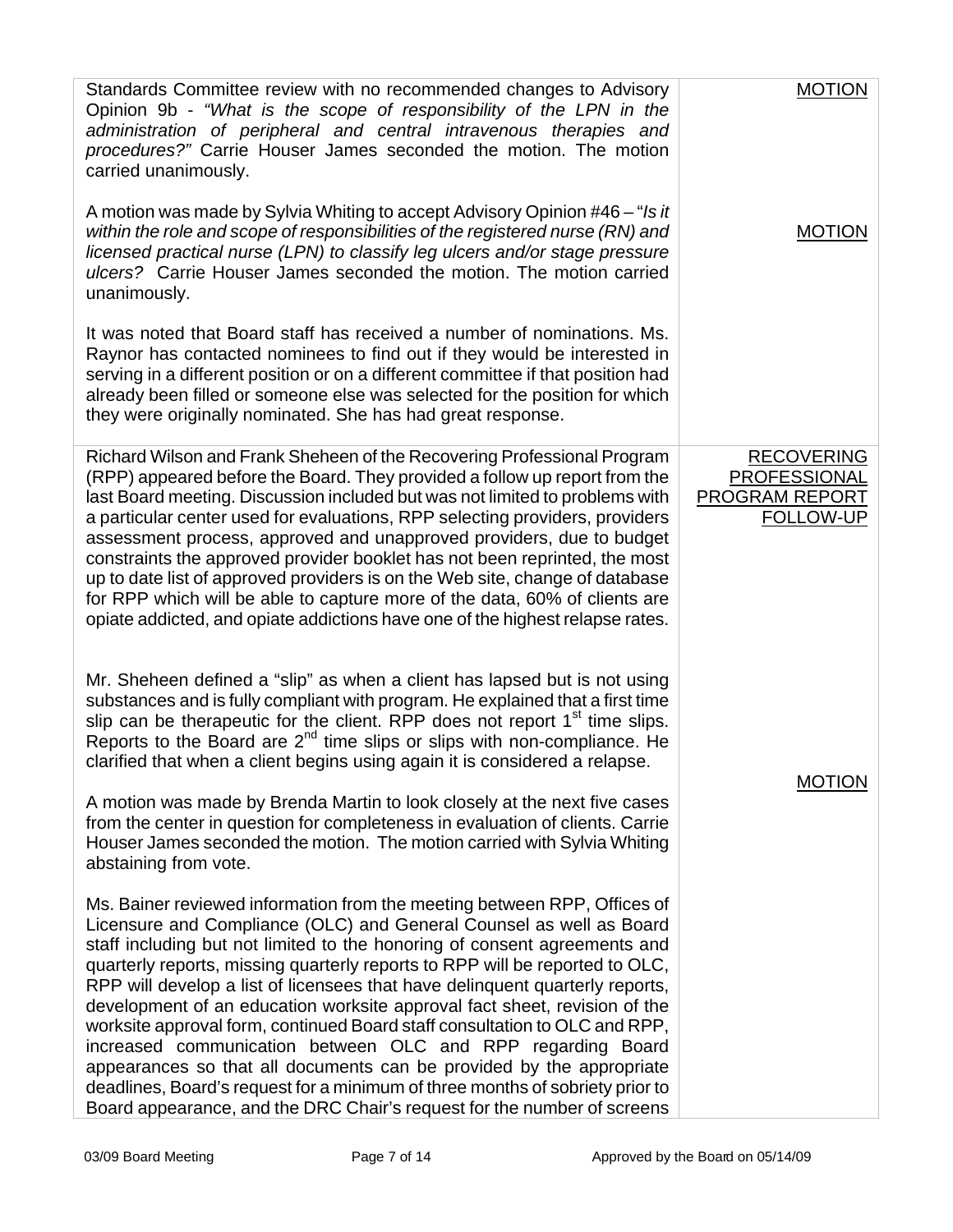| to be included in RPP reports.                                                                                                                                                                                                                                                                                                                                                                                                                                                                                                                                                                                                                                                                                                                                                                                                                                                                                                                                                                                                                                                                                                                                                                                                                                                                                                                                                                                                                                                                                                                                                                                                                                                                                                            | <b>MOTION</b>                                       |
|-------------------------------------------------------------------------------------------------------------------------------------------------------------------------------------------------------------------------------------------------------------------------------------------------------------------------------------------------------------------------------------------------------------------------------------------------------------------------------------------------------------------------------------------------------------------------------------------------------------------------------------------------------------------------------------------------------------------------------------------------------------------------------------------------------------------------------------------------------------------------------------------------------------------------------------------------------------------------------------------------------------------------------------------------------------------------------------------------------------------------------------------------------------------------------------------------------------------------------------------------------------------------------------------------------------------------------------------------------------------------------------------------------------------------------------------------------------------------------------------------------------------------------------------------------------------------------------------------------------------------------------------------------------------------------------------------------------------------------------------|-----------------------------------------------------|
| A motion was made by Rose Kearney-Nunnery to require a minimum of<br>three months from the last clean screen and compliance with Recovering<br>Professional Program (RPP) including the clean screen. Sylvia Whiting<br>seconded the motion. The motion carried unanimously.                                                                                                                                                                                                                                                                                                                                                                                                                                                                                                                                                                                                                                                                                                                                                                                                                                                                                                                                                                                                                                                                                                                                                                                                                                                                                                                                                                                                                                                              |                                                     |
| Dr. Lewis, as Board President, expressed concern about signing interim<br>orders of reinstatement without documentation showing the licensee is safe<br>to return to practice.                                                                                                                                                                                                                                                                                                                                                                                                                                                                                                                                                                                                                                                                                                                                                                                                                                                                                                                                                                                                                                                                                                                                                                                                                                                                                                                                                                                                                                                                                                                                                            |                                                     |
| Mr. Sheheen reported that drug testing is collected by the testing company.<br>RPP requests that they pull at least 26 times per year. The maximum<br>number during a three month period would be eight and a minimum of six.                                                                                                                                                                                                                                                                                                                                                                                                                                                                                                                                                                                                                                                                                                                                                                                                                                                                                                                                                                                                                                                                                                                                                                                                                                                                                                                                                                                                                                                                                                             | <b>MOTION</b>                                       |
| A motion was made by Rose Kearney-Nunnery that the Recovering<br>Professional Program (RPP) provide the Disciplinary Review Committee<br>(DRC) with the number of drug screens and the number of quarterly reports.<br>Carrie Houser James seconded the motion. The motion carried<br>unanimously.                                                                                                                                                                                                                                                                                                                                                                                                                                                                                                                                                                                                                                                                                                                                                                                                                                                                                                                                                                                                                                                                                                                                                                                                                                                                                                                                                                                                                                        |                                                     |
| Frank Sheheen of the Recovering Professional Program (RPP) discussed<br>information that was provided on Dialectical Behavior Therapy (DBT). He<br>attended training in DBT but has only used it when he worked in inpatient<br>treatment. DBT is used with clients with borderline personality disorders,<br>borderline personality disorder tendencies and occasionally with anti-social or<br>narcissistic disorders. Mr. Sheheen gave a brief history of the development of<br>DBT. It is used with those who reach higher peaks of emotion and take a<br>longer time to return to baseline. He further explained information on the<br>therapy sessions and how these sessions help the client manage their<br>emotions and not harm themselves. It has shown to reduce self-harm, crisis<br>situations and improves their quality of life. Further discussion included but<br>was not limited to the small number of nurses that are referred for DBT, 5%<br>of population has a borderline personality disorder with 98% of that<br>population being female, medications do not work with this problem, the<br>current popularity of DBT, and the need for a specific diagnosis by a qualified<br>evaluator other than the substance abuse counselor.<br>Mr. Spoon suggested that the Board keep in mind the difference in a<br>diagnosis and a recommendation. Because a client may tend to question the<br>therapy, he asked that the Board consider requiring a specific diagnosis by a<br>qualified clinician with a specific recommendation for DBT by that clinician.<br>The Board asked RPP to provide research on DBT outcomes for the Board's<br>Retreat in May at which time it will also consider the requirement for a | USE OF DBT IN<br><b>RECOVERY</b><br><b>PROGRAMS</b> |
| specific diagnosis by a qualified clinician with a specific recommendation.<br>David Christian, III, Assistant Deputy Director of the Office of Licensure and<br>Compliance (OLC) explained that at the end of the last renewal period, using                                                                                                                                                                                                                                                                                                                                                                                                                                                                                                                                                                                                                                                                                                                                                                                                                                                                                                                                                                                                                                                                                                                                                                                                                                                                                                                                                                                                                                                                                             | <b>MINISTERIAL</b><br><b>FUNCTION FOR</b>           |
| the resolution guidelines discussed at the retreat, the renewal process for<br>nurses whose licenses had lapsed was automated. Typically, when renewals                                                                                                                                                                                                                                                                                                                                                                                                                                                                                                                                                                                                                                                                                                                                                                                                                                                                                                                                                                                                                                                                                                                                                                                                                                                                                                                                                                                                                                                                                                                                                                                   | <b>LAPSED LICENSE</b>                               |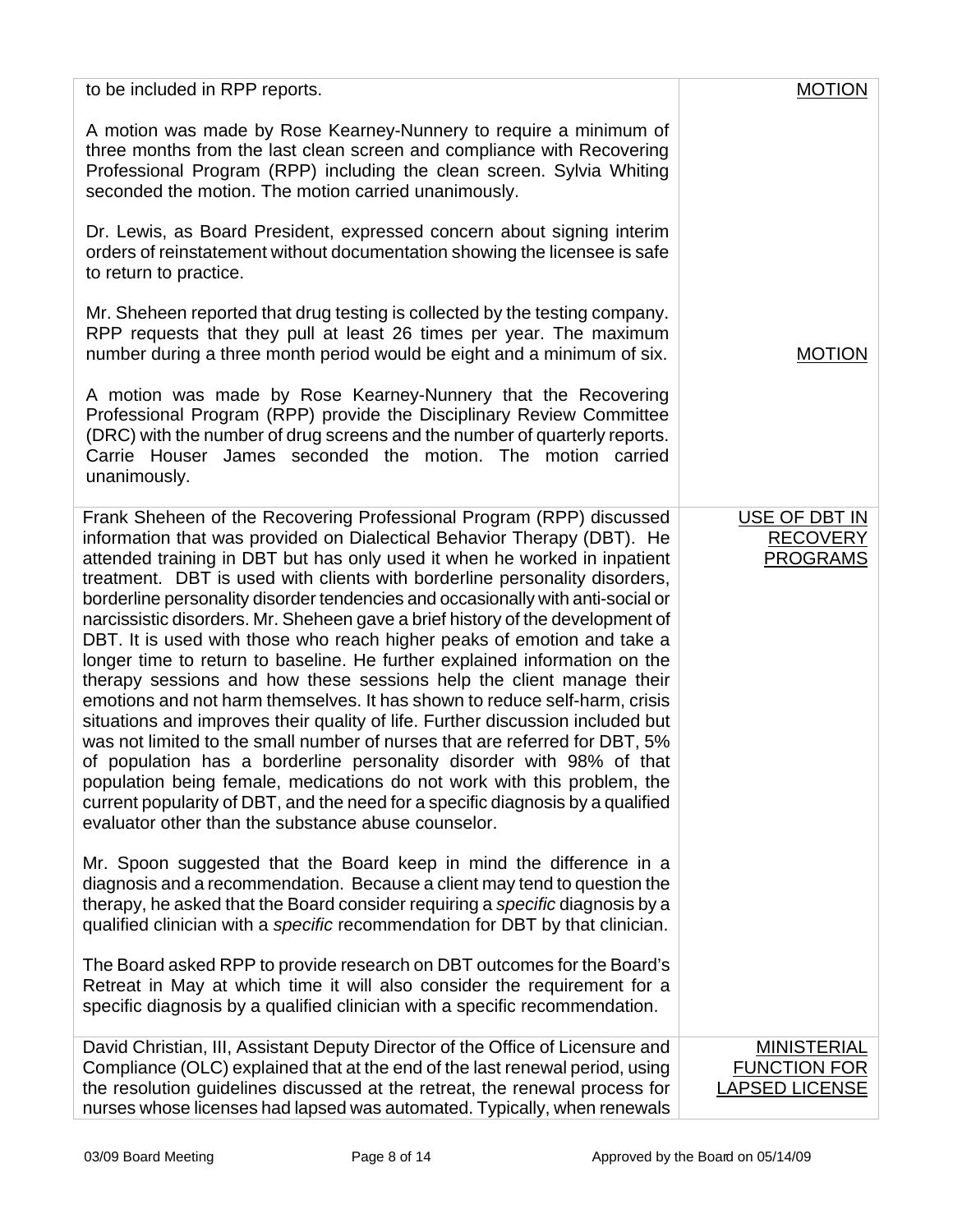| end, a large number of nurses forget to or do not renew their licenses for a<br>variety of reasons and continue to practice. The list of licensees who did not<br>renew is posted on the Board's Web site as a service to employers and the<br>public. Nurses were given the opportunity to reinstate their license online and<br>pay the fine online to get their license. As with the paper reinstatement, it is<br>on the honor system as to whether they worked or not. Ms. Bainer explained<br>that in the past the licensee paid their fine based on a consent agreement.<br>Mr. Christian explained that if it was a first offense and they chose not to pay<br>the fine they would then go through the consent agreement process. Mr.<br>Hayes stated that this process prevented drafting as many consent<br>agreements. The process is different for second offenses per the policy. For<br>future renewals, 5 business days after the final postmark date accepted,<br>cease and desist letters signed by the administrator will be sent to the 4,000<br>- 5,000 nurses who typically do not renew. Pursuant to the Board's policy,<br>nurses who have a lapsed license but have not practiced as a nurse are not<br>fined. Mr. Spoon explained that all practice acts prohibit practice without a<br>license. In the past, unlicensed practice cases were sent to investigations<br>that really did not need an investigation because the violation was admitted.<br>Although most do sign consent agreements, licensees are not required to<br>enter into an agreement and always have the right to appear before the<br>Board. Discussion included but was not limited to the online process being<br>the same as the paper application process, first offense allowed to pay fine,<br>no statutory allowance for a renewal grace period, statutory grace period for<br>physicians with penalties, communication with the Board of ministerial<br>decisions in advance of implementation, timelines for renewals, delegation of<br>decisions not discretion, need for written Board for Nursing guidelines, and<br>non-board specific guidelines for OLC. Mr. Christian explained that the<br>Board of Nursing will be going on the new licensure system. This new system<br>will allow the President to electronically sign consent agreements of this<br>nature as well as a number of other helpful enhancements. |                                                                                            |
|------------------------------------------------------------------------------------------------------------------------------------------------------------------------------------------------------------------------------------------------------------------------------------------------------------------------------------------------------------------------------------------------------------------------------------------------------------------------------------------------------------------------------------------------------------------------------------------------------------------------------------------------------------------------------------------------------------------------------------------------------------------------------------------------------------------------------------------------------------------------------------------------------------------------------------------------------------------------------------------------------------------------------------------------------------------------------------------------------------------------------------------------------------------------------------------------------------------------------------------------------------------------------------------------------------------------------------------------------------------------------------------------------------------------------------------------------------------------------------------------------------------------------------------------------------------------------------------------------------------------------------------------------------------------------------------------------------------------------------------------------------------------------------------------------------------------------------------------------------------------------------------------------------------------------------------------------------------------------------------------------------------------------------------------------------------------------------------------------------------------------------------------------------------------------------------------------------------------------------------------------------------------------------------------------------------------------------------------------------------------------------------------------------------------------------|--------------------------------------------------------------------------------------------|
| A motion was made by Brenda Martin to reverse the ministerial decision<br>based on statute until such time as the Office of Licensure and Compliance<br>(OLC) can bring forward policies and procedures. Carrie Houser James<br>seconded the motion. Motion failed with one abstention and a nay vote.                                                                                                                                                                                                                                                                                                                                                                                                                                                                                                                                                                                                                                                                                                                                                                                                                                                                                                                                                                                                                                                                                                                                                                                                                                                                                                                                                                                                                                                                                                                                                                                                                                                                                                                                                                                                                                                                                                                                                                                                                                                                                                                             | <b>MOTION</b>                                                                              |
| A motion was made by Carrie Houser James to add this issue to the May<br>agenda with additional information to include a legal opinion. Rose Kearney-<br>Nunnery seconded the motion. The motion carried with one abstention by<br>Brenda Martin.                                                                                                                                                                                                                                                                                                                                                                                                                                                                                                                                                                                                                                                                                                                                                                                                                                                                                                                                                                                                                                                                                                                                                                                                                                                                                                                                                                                                                                                                                                                                                                                                                                                                                                                                                                                                                                                                                                                                                                                                                                                                                                                                                                                  | <b>MOTION</b>                                                                              |
| Board President Lewis and Mr. Christian had a discussion about the<br>importance of a nurse's signature on nursing licenses. Currently, per OLC<br>policy, Mr. Christian's signature is on all license pocket cards for all boards.<br>His signature notes not appear on wall certificates for any boards. He<br>reported that different boards have different groups sign their wall certificates.<br>During their discussion, a compromise was met for both Mr. Christian's and<br>the President's signature to appear on the pocket card. Mr. Christian<br>reported that with the upcoming renewal period, the Board of Nursing will be<br>going to a paperless licensure system. Wall certificates will still be issued. He<br>explained all board members signatures could be put on the wall certificates                                                                                                                                                                                                                                                                                                                                                                                                                                                                                                                                                                                                                                                                                                                                                                                                                                                                                                                                                                                                                                                                                                                                                                                                                                                                                                                                                                                                                                                                                                                                                                                                                    | <b>SIGNATURE OF</b><br><b>NURSE ON</b><br><b>LICENSES &amp; WALL</b><br><b>CERTIFICATE</b> |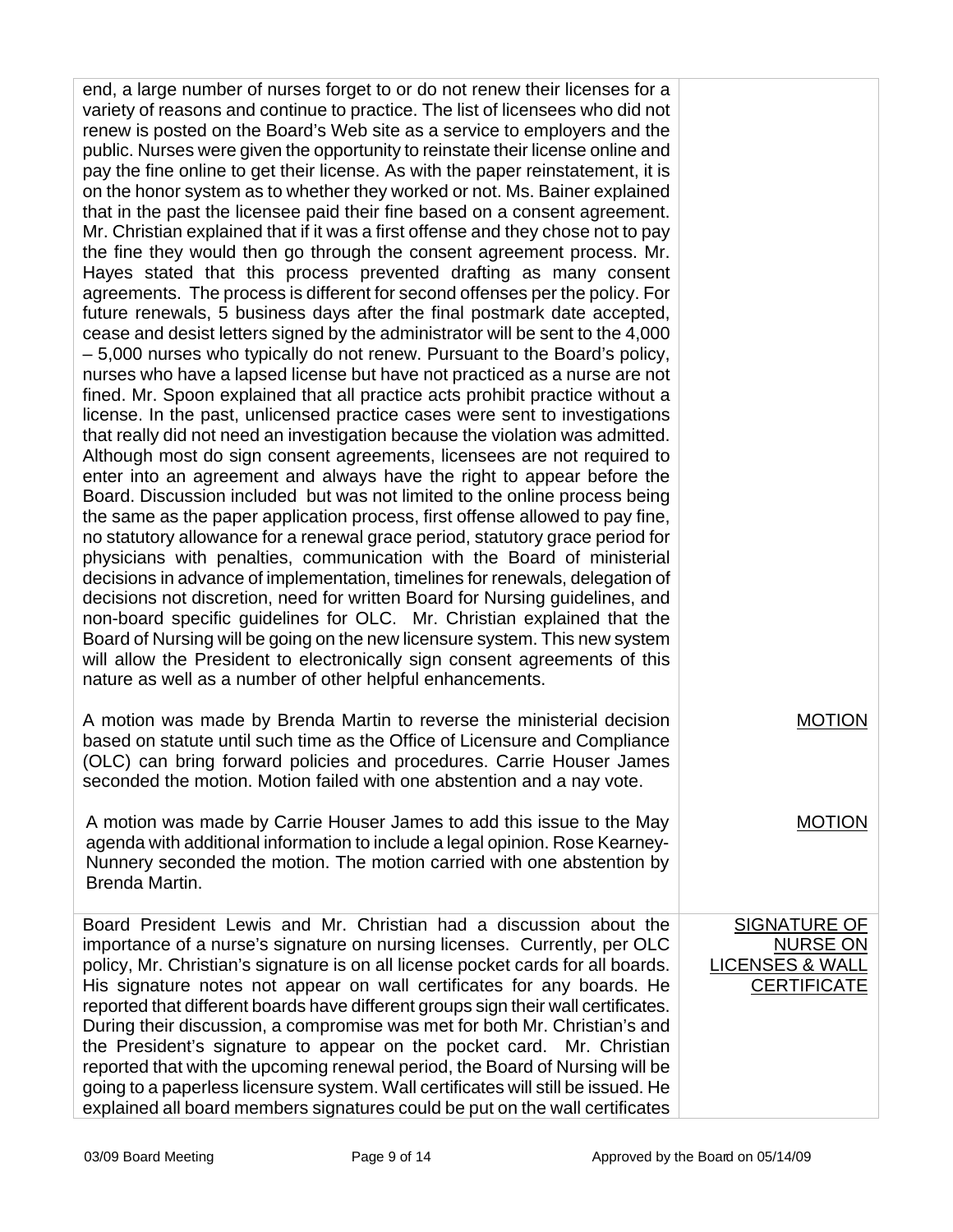| electronically.                                                                                                                                                                                                                                                                                                                                                                                                                                                                                                                                                                                                                                                                                                                                                                                                                                                                                            |                                                |
|------------------------------------------------------------------------------------------------------------------------------------------------------------------------------------------------------------------------------------------------------------------------------------------------------------------------------------------------------------------------------------------------------------------------------------------------------------------------------------------------------------------------------------------------------------------------------------------------------------------------------------------------------------------------------------------------------------------------------------------------------------------------------------------------------------------------------------------------------------------------------------------------------------|------------------------------------------------|
| A motion was made by Rose Kearney-Nunnery that until the next renewal<br>period nursing pocket cards would include the signatures of the Board of<br>Nursing President and the Assistant Deputy Director of the Office of<br>Licensure and Compliance (OLC) and that wall certificates will include the<br>signatures of all board members MOTION AMENDED to include the<br>signature of the Board Administrator on the wall certificate. Carrie Houser<br>James seconded the motion. The motion carried unanimously.<br>During the motion discussion, Mr. Christian reported that another<br>administrator signs their wall certificates and that they could easily add Ms.<br>Bainer's signature.                                                                                                                                                                                                        | <b>MOTION</b>                                  |
| Ms. Bainer explained that nurse licensure applications are approved in Office of<br>Licensure and Compliance with Administrator consultation when needed. Due to                                                                                                                                                                                                                                                                                                                                                                                                                                                                                                                                                                                                                                                                                                                                           | <b>GUIDELINES FOR</b><br>APPROVAL OF           |
| formation of the Office of Licensure and Compliance (OLC), Board Policy #I.E.10<br>regarding approval of licensure applications needs to be revised. Mr. Hayes<br>reported most "yes" answers on applications submitted to OLC have fallen within<br>the policy established by the Board and that he consults with Ms. Bainer on<br>issues dealing with practice. Discussion included but was not limited to the<br>standardization of licensure processes, the Board reiterated its stance on the<br>importance of nurse involvement in licensure and practice issues as originally<br>stated during the restructuring process, confidence in those currently involved in<br>process but concern for future changes, issues in other boards of nursing<br>resulting in legal actions, concern about erosion of administrator's role in<br>licensure, and communication of changes in licensure processes. | <b>LICENSURE</b><br><b>RECOMMENDATION</b><br>S |
| Mr. Hayes further explained that new licensure system will have "real" time<br>reporting, workflow, reporting will be electronically, and that the information will<br>be available to appropriate personnel.                                                                                                                                                                                                                                                                                                                                                                                                                                                                                                                                                                                                                                                                                              |                                                |
| A motion was made by Rose Kearney-Nunnery to defer action on the revision<br>of Policy #I.E.10 Guidelines for Administrator's Approval of Licensure<br>Recommendations until the next meeting or until further information and<br>clarification is received. Sylvia Whiting seconded the motion. The motion<br>carried unanimously.                                                                                                                                                                                                                                                                                                                                                                                                                                                                                                                                                                        | <b>MOTION</b>                                  |
| Ms. Bainer reported that the Compact rule changes must be in place by<br>August 8, 2009. The Board directed Ms. Bainer and Mr. Boland to produce an<br>application with these changes. The application has not been completed at<br>this time but will be completed prior to the deadline.                                                                                                                                                                                                                                                                                                                                                                                                                                                                                                                                                                                                                 | <b>POLICY ON</b><br><b>COMPACT RULE 3.5</b>    |
| A motion was made by Rose Kearney-Nunnery to defer action on application<br>changes to comply with Compact rule changes until the May meeting. Carrie<br>Houser James seconded the motion. The motion carried unanimously.                                                                                                                                                                                                                                                                                                                                                                                                                                                                                                                                                                                                                                                                                 | <b>MOTION</b>                                  |
| Public and private consent agreements were provided the Board with for their<br>review and consideration. These consent agreements were signed by<br>respondents in lieu of disciplinary hearings. The Board may accept, amend,<br>or reject the agreements. Respondents may sign the consent agreement                                                                                                                                                                                                                                                                                                                                                                                                                                                                                                                                                                                                    | <b>CONSENT</b><br><b>AGREEMENTS</b>            |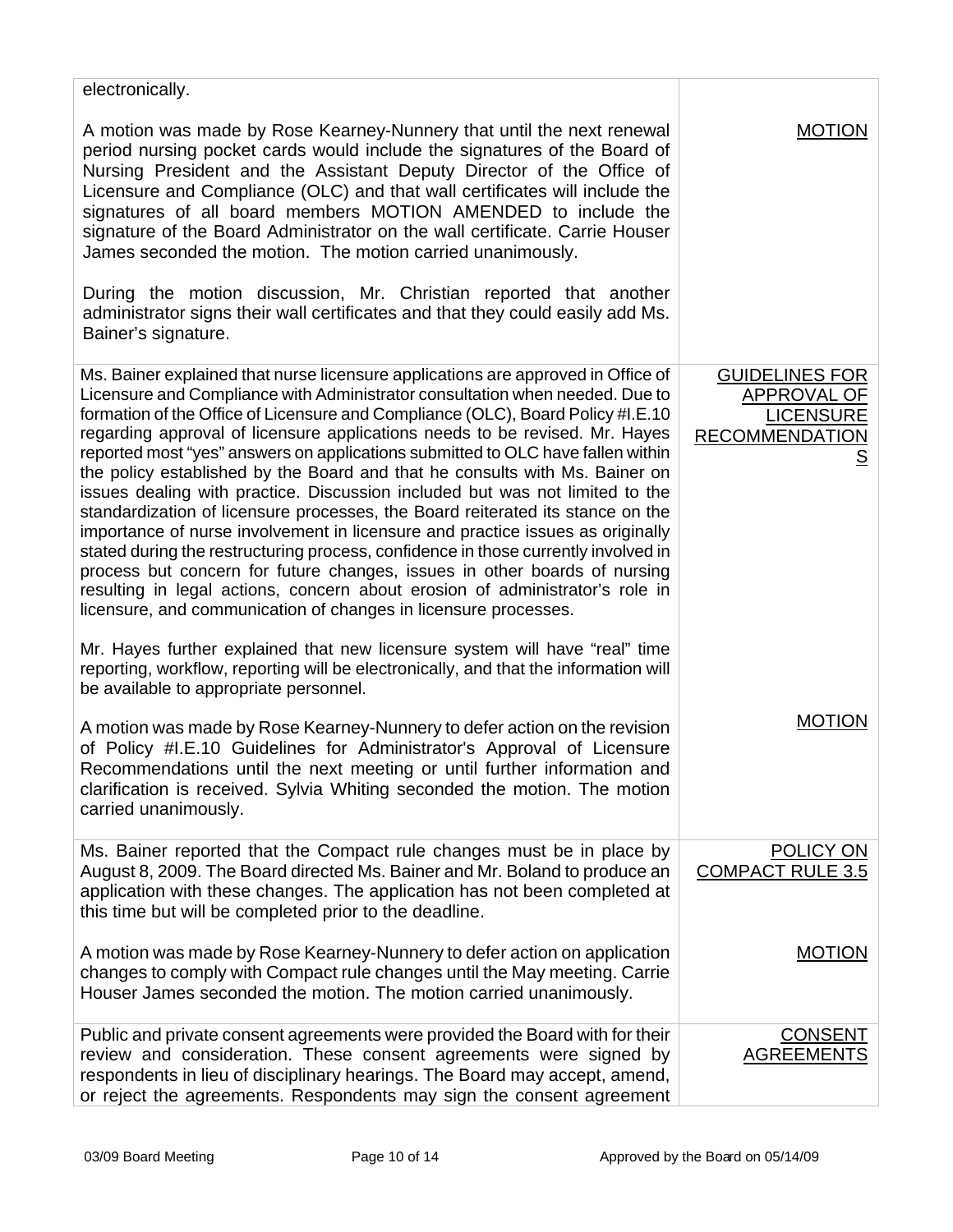| amended by the Board but still have the right to request a panel hearing in<br>lieu of signing the amended agreement.                                                                                                                                                                                                                                                                                                                                                                                                                                                                                             |                                   |
|-------------------------------------------------------------------------------------------------------------------------------------------------------------------------------------------------------------------------------------------------------------------------------------------------------------------------------------------------------------------------------------------------------------------------------------------------------------------------------------------------------------------------------------------------------------------------------------------------------------------|-----------------------------------|
| A motion was made by Rose Kearney-Nunnery to accept the Public Consent<br>Agreements for Case #2008-567, Case #2008-9, Case #2008-521, Case #<br>2008-575, Case #2008-532, Case #2007-363, Case #2008-559, Case #2007-<br>314, Case #2008-511, Case #2008-431, Case #2008-531, Case #2006-159<br>(Voluntary Surrender), and Cases #2006-189/2007-332 as presented. Sylvia<br>Whiting seconded the motion. The motion carried unanimously.                                                                                                                                                                         | <b>MOTION</b>                     |
| A motion was made by Rose Kearney-Nunnery to accept Public Consent<br>Agreements two licensure applicants as presented. Sylvia Whiting seconded<br>the motion. The motion carried unanimously.                                                                                                                                                                                                                                                                                                                                                                                                                    | <b>MOTION</b>                     |
| A motion was made by Rose Kearney-Nunnery to accept a private consent<br>agreement in a case of unlicensed practice. Sylvia Whiting seconded the<br>motion. The motion carried unanimously.                                                                                                                                                                                                                                                                                                                                                                                                                       | <b>MOTION</b>                     |
| The Board discussed the public consent agreement in Cases #2007-394 and<br>#2008-136. Action on this agreement was deferred pending correction.                                                                                                                                                                                                                                                                                                                                                                                                                                                                   |                                   |
| A motion was made by Rose Kearney-Nunnery to reject the public consent<br>agreement in Case #2008-142. Sylvia Whiting seconded the motion. The<br>motion carried unanimously.                                                                                                                                                                                                                                                                                                                                                                                                                                     | <b>MOTION</b>                     |
| A motion was made by Brenda Martin to reject the consent agreement in<br>Case #2008-541. The motion did not receive a second. Motion failed                                                                                                                                                                                                                                                                                                                                                                                                                                                                       | <b>MOTION</b>                     |
| A motion was made by Rose Kearney-Nunnery to reject the public consent<br>agreement in Case #2008-541 citing public safety. Brenda Martin seconded<br>the motion. The motion carried unanimously.                                                                                                                                                                                                                                                                                                                                                                                                                 | <b>MOTION</b>                     |
| A motion was made by Rose Kearney-Nunnery to reject the public consent<br>agreement in Cases #2006-186/ #2007-332. Sylvia Whiting seconded the<br>motion. The motion carried unanimously.                                                                                                                                                                                                                                                                                                                                                                                                                         | <b>MOTION</b>                     |
| A motion was made by Rose Kearney-Nunnery to reject the private consent<br>agreement in Cases #2005-233/ #2005-395. Sylvia Whiting seconded the<br>motion. The motion carried unanimously.                                                                                                                                                                                                                                                                                                                                                                                                                        | <b>MOTION</b>                     |
| The site survey team appointed by the Advisory Committee on Nursing<br>(ACON) completed its survey for the Newberry College proposed<br>baccalaureate degree nursing program on November 18, 2008. A copy of<br>the survey report with the findings and recommendations was provided to<br>the Board. At its February 17, 2009 meeting, ACON recommended that the<br>Board grant initial program approval pending receipt of signed copies of the<br>currently pending clinical agreements. The College provided response<br>materials.<br>Betsy McDowell, RN, PhD, CCRN, CNE, Chair of the Department of Nursing | <b>NEWBERRY</b><br><b>COLLEGE</b> |
| and Chuck Wendt, Vice President of Institutional Advancement of Newberry                                                                                                                                                                                                                                                                                                                                                                                                                                                                                                                                          |                                   |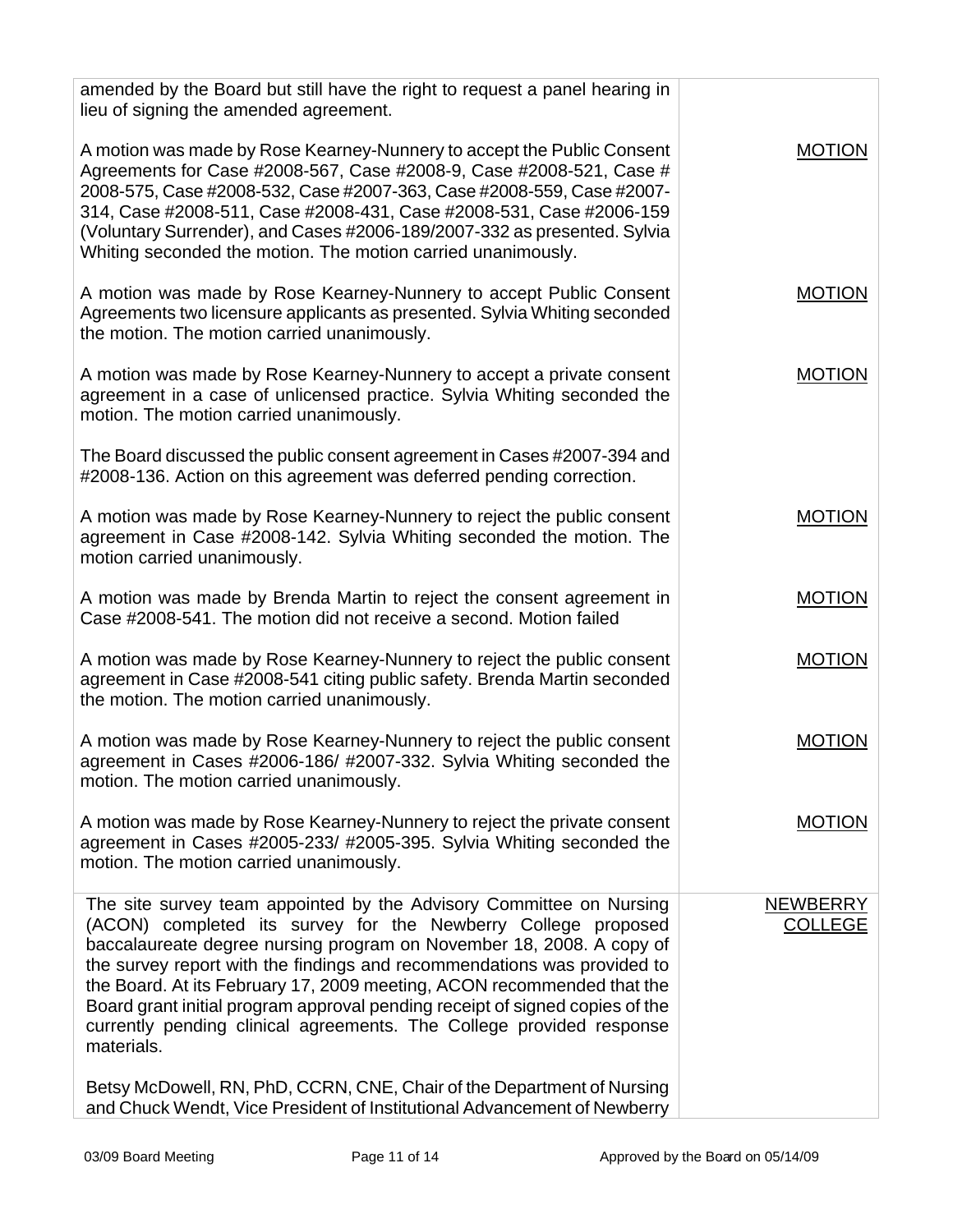| College appeared before the Board to respond to questions. Dr. McDowell<br>reported on the agreements that have been signed to date and when they<br>will be utilizing the clinical facilities later in the program.<br>A motion was made by Rose Kearney-Nunnery to grant initial approval of the<br>Newberry College baccalaureate degree nursing program. Carrie James<br>seconded the motion. The motion carried unanimously.                                                                                 | <b>MOTION</b>                                                                                                  |
|-------------------------------------------------------------------------------------------------------------------------------------------------------------------------------------------------------------------------------------------------------------------------------------------------------------------------------------------------------------------------------------------------------------------------------------------------------------------------------------------------------------------|----------------------------------------------------------------------------------------------------------------|
| The Board was provided with the Resolutions Committee Report and<br>Recommendations for cases reviewed since the January 2009 Board<br>meeting utilizing the Board approved Disciplinary Sanctions Guidelines.                                                                                                                                                                                                                                                                                                    | <b>RESOLUTION</b><br><b>COMMITTEE</b><br><b>REPORT &amp;</b><br><b>REQUEST</b>                                 |
| A motion was made by Rose Kearney-Nunnery to approve the Resolutions<br>Committee Report and Recommendations for Consent Agreements. Carrie<br>Houser James seconded the motion. The motion carried unanimously.                                                                                                                                                                                                                                                                                                  | <b>MOTION</b>                                                                                                  |
| A motion was made by Sylvia. Whiting to approve the Resolutions<br>Committee Recommendations for to Dismissals. Rose Kearney-Nunnery<br>seconded the motion. The motion carried unanimously.                                                                                                                                                                                                                                                                                                                      | <b>MOTION</b>                                                                                                  |
| A motion was made by Rose Kearney-Nunnery to approve the Resolutions<br>Committee Recommendations for Dismissals with Letters of Concern.<br>Brenda Martin seconded the motion. The motion carried unanimously.                                                                                                                                                                                                                                                                                                   | <b>MOTION</b>                                                                                                  |
| A motion was made by Rose Kearney-Nunnery to approve the Resolutions<br>Committee Recommendations for Formal Complaints. Brenda Martin<br>seconded the motion. The motion carried unanimously.                                                                                                                                                                                                                                                                                                                    | <b>MOTION</b>                                                                                                  |
| The Board reviewed suggested changes to the Policy On Civil Penalties For<br>Unauthorized Nursing Practice (Unlicensed Practice). Changes to the policy<br>included separating advanced practice registered nurse licensure penalties<br>from registered nurse and licensed practical nurse section, increasing the<br>civil penalties for first and second unlicensed practice offenses for APRN<br>and to change reprimand for failure to renew prescriptive authority from a<br>private to a public reprimand. | <b>POLICY ON CIVIL</b><br>PENALTIES FOR<br><b>UNAUTHORIZED</b><br>NURSING PRACTICE<br>(UNLICENSED<br>PRACTICE) |
| A motion was made by Brenda Martin to approve the proposed changes to<br>the Policy On Civil Penalties For Unauthorized Nursing Practice (Unlicensed<br>Practice) and to add a sentence that either the Board President or Board<br>Administrator sign the unlicensed practice consent agreements. Rose<br>Kearney-Nunnery seconded the motion. The motion carried unanimously.                                                                                                                                   | <b>MOTION</b>                                                                                                  |
| The Board reviewed Hearing Panels' Reports, transcripts and exhibits to<br>determine appropriate sanctions.                                                                                                                                                                                                                                                                                                                                                                                                       | <b>PANEL REPORTS/</b><br><b>MEMORANDA OF</b>                                                                   |
| Memoranda of Agreement (MOA) regarding violation of the Nurse Practice<br>Act, violation of previous Board orders or unlicensed practice were<br>presented to the Board for review and determination of appropriate<br>sanctions.                                                                                                                                                                                                                                                                                 | <b>AGREEMENT</b>                                                                                               |
| Respondents appeared before the Board to respond to questions regarding                                                                                                                                                                                                                                                                                                                                                                                                                                           |                                                                                                                |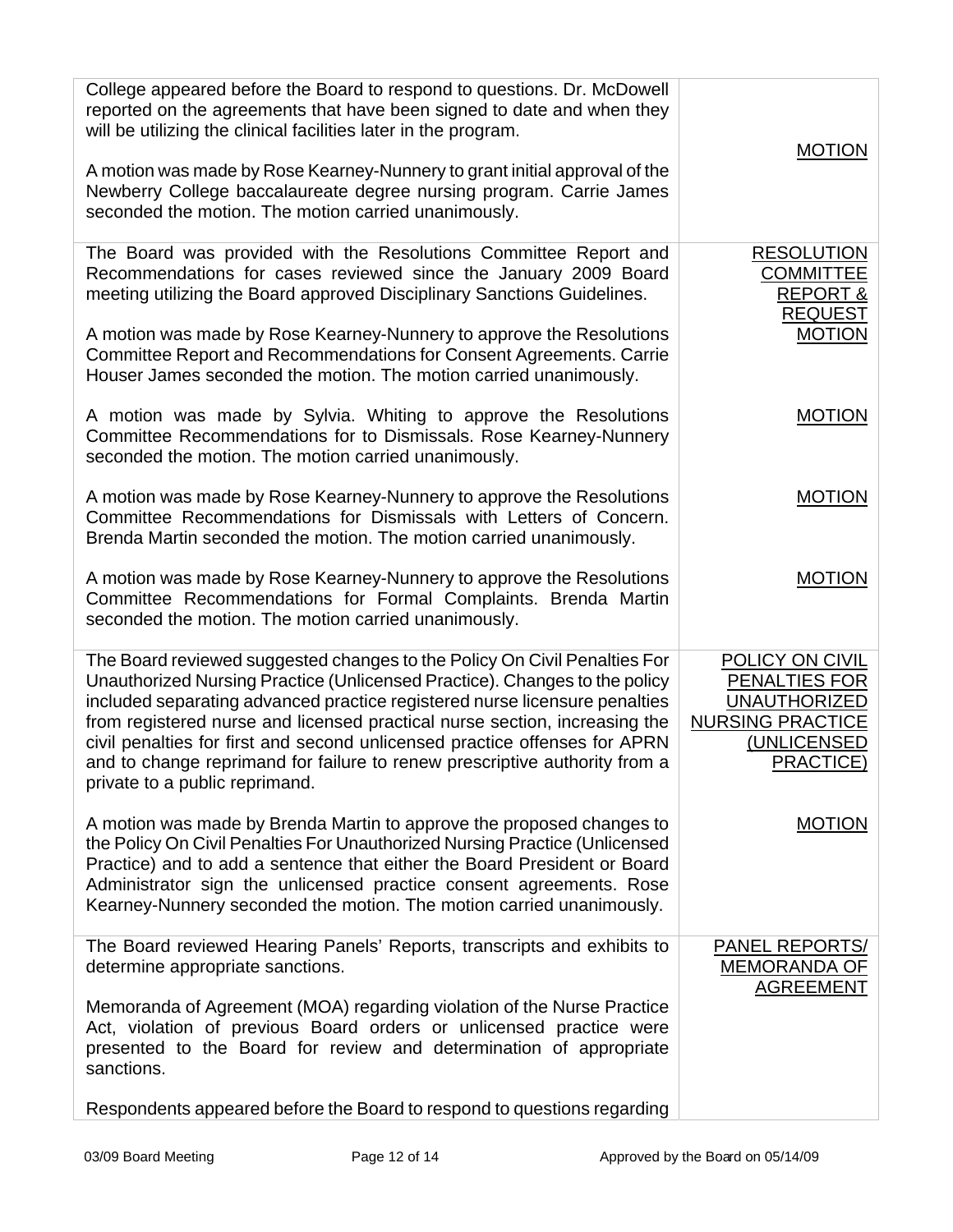| their Panel Report or MOA. Respondents were aware of their right to legal<br>counsel. Recovering Professional Program (RPP) representatives from<br>were present to respond to questions in cases regarding their clients.<br>In Case #2005-347/2008-307, Respondent signed a Memorandum of<br>Agreement, waived right to a panel hearing and right to an attorney.                                                                                                                                                                                                                                                                                                                                                                                                                                                            |               |
|--------------------------------------------------------------------------------------------------------------------------------------------------------------------------------------------------------------------------------------------------------------------------------------------------------------------------------------------------------------------------------------------------------------------------------------------------------------------------------------------------------------------------------------------------------------------------------------------------------------------------------------------------------------------------------------------------------------------------------------------------------------------------------------------------------------------------------|---------------|
| Respondent appeared before the Board without legal counsel.<br>A motion was made by Sylvia Whiting in Case #2005-347/2008-307 to<br>require Respondent to continue in the Recovering Professional Program<br>(RPP) other counseling, to place Respondent's license on probation for one<br>year, narcotics restriction, practice in a Board approved work setting under<br>the on-site/on-shift registered nurse supervision, no home based care,<br>agency or telenursing or telehealth, and quarterly employer reports. Rose<br>Kearney-Nunnery made a friendly amendment to accept the RPP<br>recommendation that upon graduation from Drug Court, that Respondent's<br>license be reinstated. Sylvia Whiting accepted the friendly amendment. Rose<br>Kearney-Nunnery seconded the motion. The motion carried unanimously. | <b>MOTION</b> |
| In Case #2008-275, Respondent signed a Memorandum of Agreement,<br>waived right to a panel hearing and right to an attorney. Respondent<br>appeared before the Board without legal counsel.                                                                                                                                                                                                                                                                                                                                                                                                                                                                                                                                                                                                                                    | <b>MOTION</b> |
| A motion was made by Rose Kearney-Nunnery to place Respondent's<br>license on one year probation, practice in a Board approved work setting<br>under the on-site/on-shift registered nurse supervision, no home based care,<br>agency or telenursing or telehealth, quarterly employer reports and to require<br>completion of a Board-approved mediation error course with six months.<br>Brenda Martin seconded the motion. The motion carried unanimously.                                                                                                                                                                                                                                                                                                                                                                  |               |
| In Case #2007-351, Respondent signed a Memorandum of Agreement,<br>waived right to a panel hearing and right to an attorney. Respondent did not<br>appear before the Board and was not represented by legal counsel.<br>Respondent submitted a written request that the hearing be held in<br>Respondent's absence.                                                                                                                                                                                                                                                                                                                                                                                                                                                                                                            |               |
| A motion was made by Rose Kearney-Nunnery to go into executive session<br>for the purpose of receiving legal counsel in Case #2007-351. Carrie Houser<br>James seconded the motion. The motion carried unanimously.                                                                                                                                                                                                                                                                                                                                                                                                                                                                                                                                                                                                            | <b>MOTION</b> |
| A motion was made by Rose Kearney-Nunnery to return to the hearing in<br>Case #2007-351. Carrie Houser James seconded the motion. The motion<br>carried unanimously. No actions were taken during executive session.                                                                                                                                                                                                                                                                                                                                                                                                                                                                                                                                                                                                           | <b>MOTION</b> |
| A motion was made by Carrie Houser James for Respondent in Case #2007-<br>351 to notify the Board of the resolution of legal actions, Respondent's<br>license be placed on one year probation, practice in a Board approved work<br>setting under the on-site/on-shift registered nurse supervision, no home<br>based care, agency or telenursing or telehealth, and quarterly employer<br>reports. Rose Kearney-Nunnery seconded the motion. The motion carried<br>unanimously.                                                                                                                                                                                                                                                                                                                                               | <b>MOTION</b> |